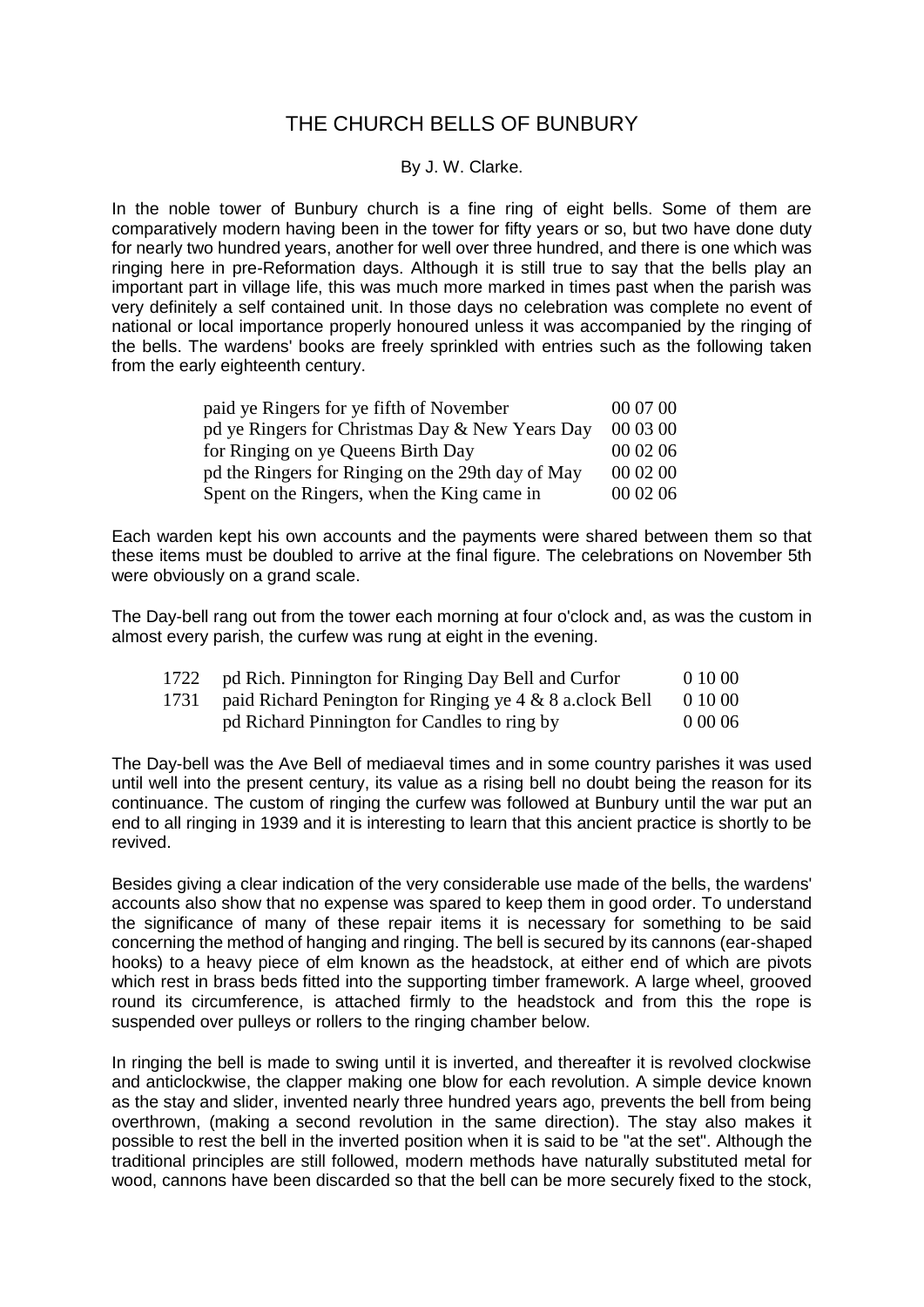and ball bearings have given precision hanging. It will thus be seen that the revolving metal sets up forces which act upon the frame and bearings and between the bell and its headstock, while ropes and pulleys are subjected to much wear. All through the accounts then, expenses for the maintenance of the bells are frequently met with. Some examples might well be quoted.

1709 pd. Richard pinnington for carrying ye Bell Clapper to he peiced 00 00 03

The ball of the clapper was welded to the shaft and breaks at this point were common.

| 1709 ffor nuts and Iorn worke for ye Bells         | 00 01 00 |
|----------------------------------------------------|----------|
| 1714 Spent on William Large for fastning ye 5 Bell | 00 00 06 |

Iron straps hooked into the cannons fastened the bell to its headstock. They frequently worked loose.

1713 pd. for turning ye 4th Bell and mending the third Bell 01 06 00

The striking point of the clapper gradually made an indent in the soundbow of the bell, and when this became too deep for safety the bell was turned (usually through 90°) so that the clapper made its blow in a new place. It should be added that the bell had been in, use for a century before this operation became necessary.

1713 pd William Large for mending ye 5th. Bell Gudjoyn 00 00 08

The gudgeons were the iron pins of about 1.25inches in diameter which by a process then known as "steeling" were given a hardened surface. They were driven into the headstock on either side and rested on the brass blocks in the frame and thus bore the entire weight of the bell. If neglected they might allow the bell to fall as at Shotwick in 1728 when the "great bell" fell, or at Wallasey in 1687 when a bell crashed through the floors to the ground.

1718 pd to Miles Gearrat for a new Bell whele and other work done 00 10 00 amongst the Bels pd to Danniol Jackson for tow Iron steas (stays) and 5 pins for 00 04 06 a new Belwhele and one Cramp for the Bige Bel frame

Being made of timber and of light construction wheels were often under repair. The stays referred to were metal rods fixed from wheel to headstock, a device which helped to prevent warp in the latter. The cramp suggests that the frame was being pulled apart at a joint by the movement of the bell.

This list could be very much extended. Repairs to brass bearing blocks, pulleys, wheels, clappers, bawdricks (the leather bush inserted where the clapper joined the staple cast in the crown of the bell) and hosts of minor repairs unspecified follow each other through the pages of the accounts. Ropes were constantly being spliced, or renewed at a cost of three shillings and sixpence and the very necessary

pd for oyle for ye bells 00 00 06

was naturally a frequent expense.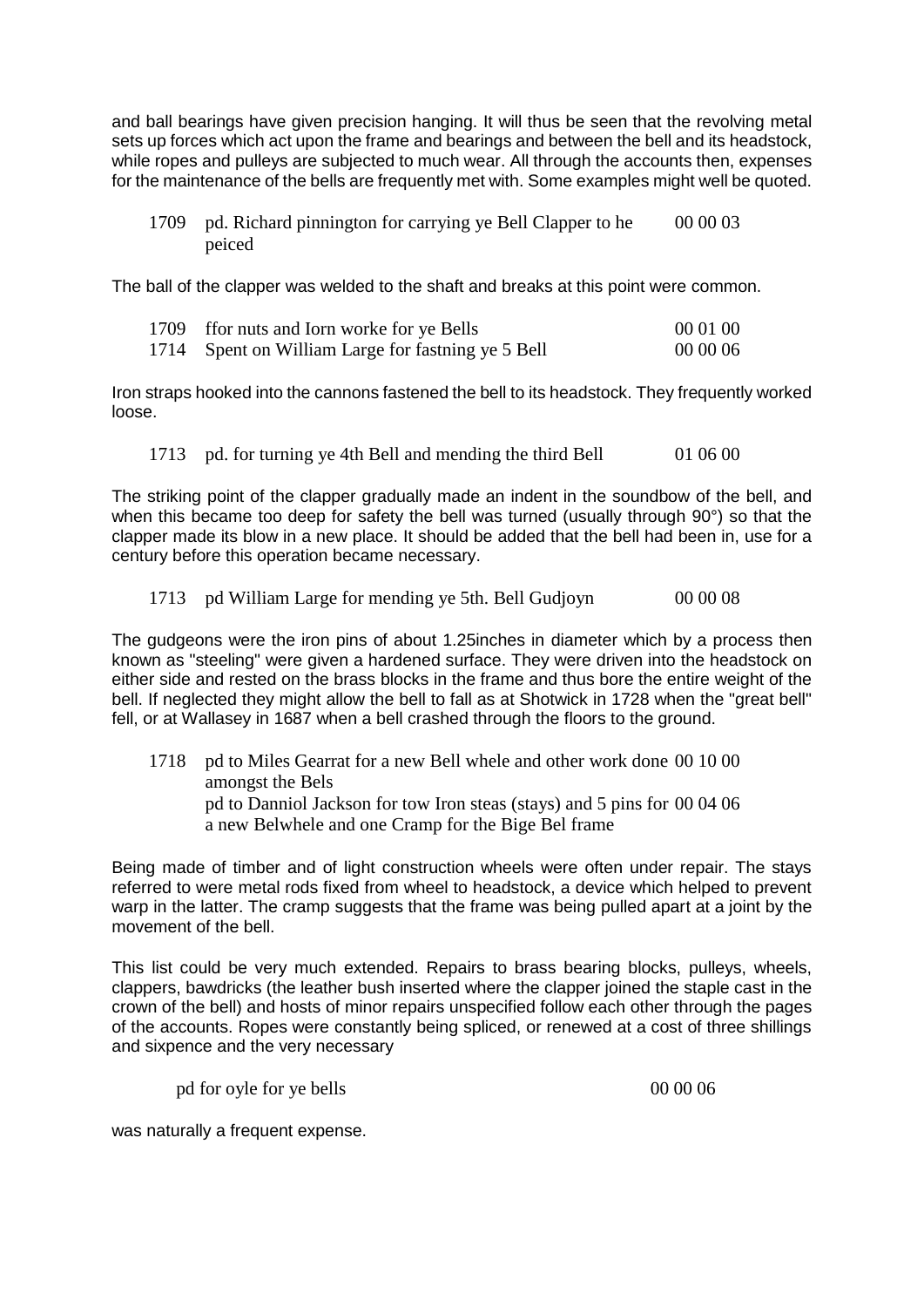The bells themselves are of considerable interest and it is fortunate that sufficient evidence is available to compile their history in some detail.

## **THE TENOR BELL**

The word "tenor" is by tradition used to describe the largest in any ring of bells. At Bunbury it is also the oldest and is inscribed



sancti bonitaci

on the shoulder in black-letter smalls and bears the stamps or foundry marks of two different founders. It is undated but there is in the tower at Handley a bell very similar in design and style of lettering, and there is strong reason to believe that both bells were made by the same craftsman. Certainly both are from the same foundry but more than that, each carries on its crown an arrow freely drawn in the mould a sort of mark which may be compared with the well-known mason's mark in stonework. At Handley the complete arrow can be seen; at Bunbury it is partly covered by the headstock which is bolted direct to the crown of the bell, the cannons having been at some time removed. It is perhaps worthy of mention that as far as can be ascertained, the use of such craftsman's mark on a bell is here recorded for the first time. Handley tower was built in 1512 and the bell would be installed either immediately or very shortly afterwards. A similar date can therefore be assigned to the Bunbury Tenor bell. The church thus possesses one of the few pre-Reformation bells found in the county.

It was cast at the Nottingham foundry of Robert Mellour (1510-1525) and, like Handley, bears the typical Nottingham mark, a shield with a saltire cross. The second foundry stamp is one of those used by Robert Crowch a London founder of the mid-fifteenth century whose stamps seem to have been acquired by the Mellour family at the turn of the century. Although shorn of its cannons the bell still remains as a fine example of mediaeval craftsmanship.



Nottingham Foundry mark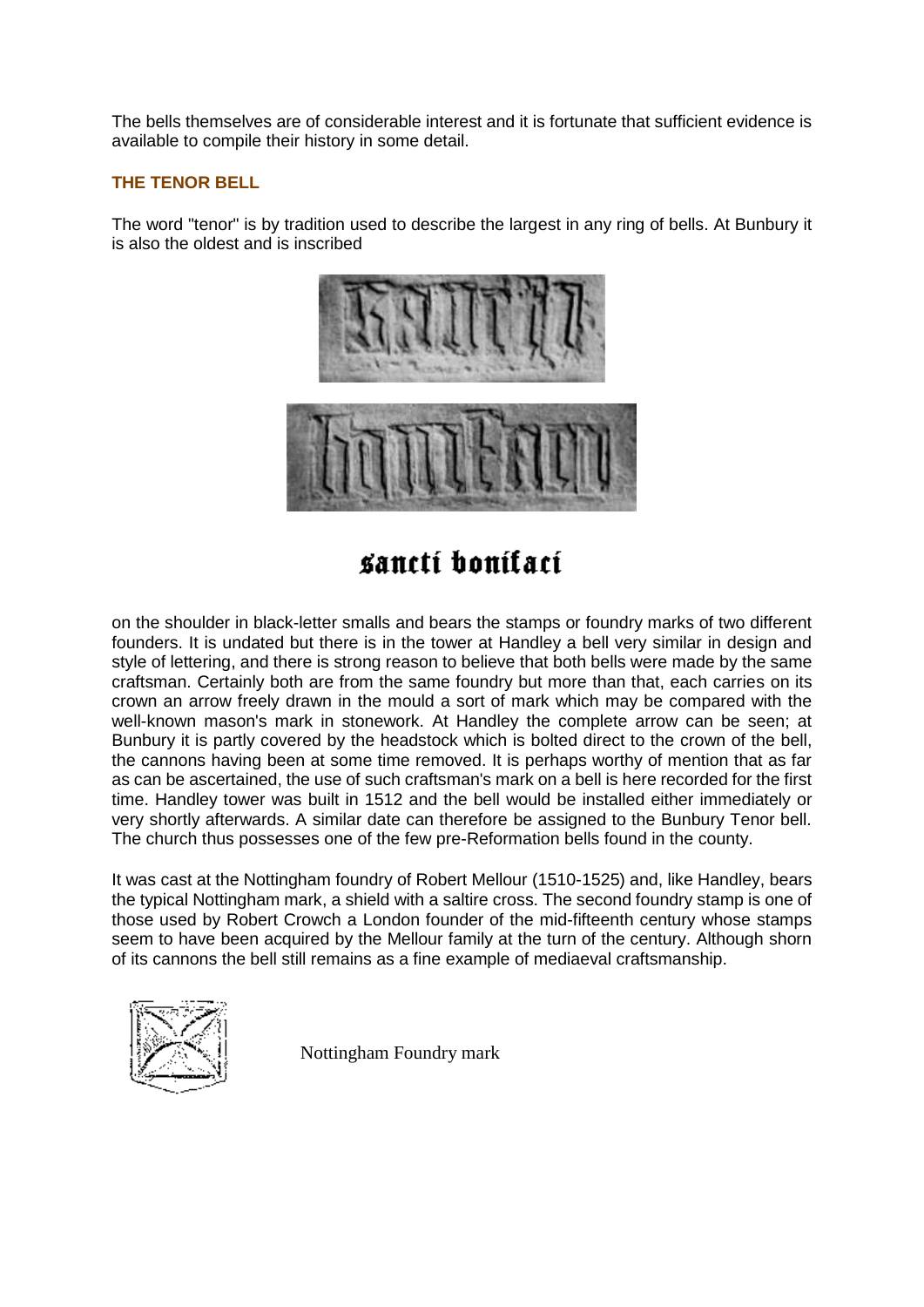

Diameter at the lip 42 inches. Height 34 inches. Weight 14 cwt. 3 qrs. 11 lb, Note F.

The bell has been twice turned and the present striking place of the clapper is about six inches from a former place, so that there are now six clapper marks on the complete circumference.



# **THE SEVENTH BELL**

This bell like the tenor is undated, but here again the style of the inscription makes it possible to give a date within narrow limits and to suggest the name of the founder. The surviving wardens' accounts do not begin until 1655 so that no information is available from that source. The inscription reads

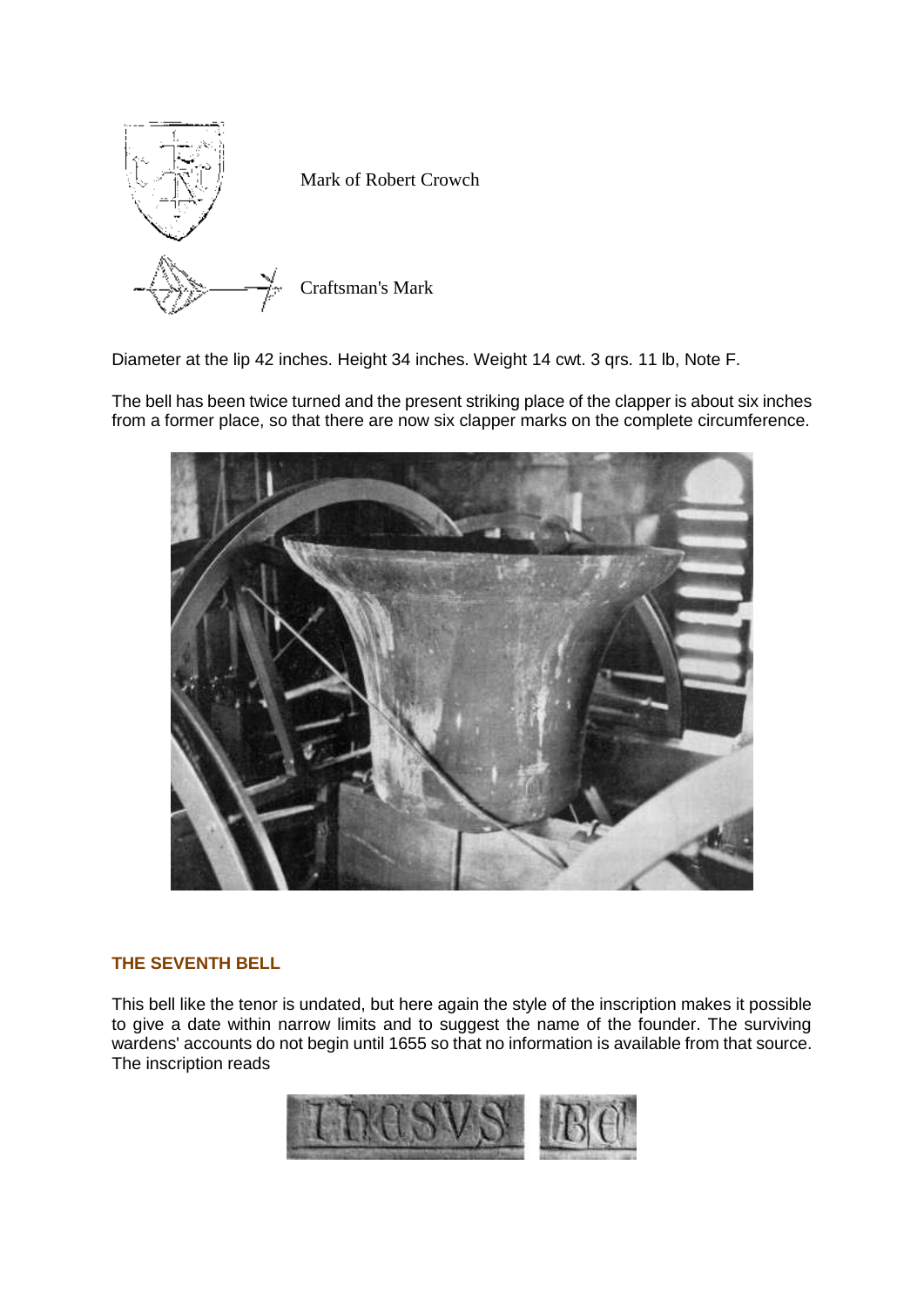

# JEESUS BE OVR SPEDE

and is in Lombardic capitals 1.25inches in height with the words widely spaced round the shoulder. It is preceded by a decorative cross after the style of that used by the London mediaeval founder John Walgrave and thus provides another instance of the stamps of one founder being handed down to those who followed him.

At Waverton there is a bell with an identical inscription and cross, and on which the same type of lettering has been used. Here however, the founder added his initials G. L. - George Lee of Congleton. Again there is a connection with Nottingham. For over two centuries after about 1550, the great foundry there was in the hands of the Oldfield family and in the early years of the seventeenth century a branch foundry was opened at Congleton. Lee was the first foreman or manager and worked until about 1630, the bell at Waverton being dated 1615. His bell at Bunbury must be earlier, as the sixth bell here, which is evidently from a different foundry, was added in that year and the seventh might therefore be dated 1610-12. This is the bell previously noted as having been "turned" in 1713 and the cannons have since been removed, the crown being drilled and bolted direct to the headstock. The casting is obviously the work of a good craftsman.



Initial Cross by George Lee

Diameter 39.5inches. Weight 10.5cwt. (approx.) Note G.

It is perhaps of some interest to add that the foundry at Congleton was the only one ever worked in Cheshire. It was situated in the old chantry chapel on the bridge, a building which had become disused after the suppression of the chantry at the Reformation. The foundry ran for well over a hundred years and will be referred to later.

## **THE SIXTH BELL**

First cast in 1615, this bell was recast in 1893 by Mears & Stainbank of London, a fact recorded on the waist. The original inscription and date have been reproduced in the recasting, and although not in facsimile some attempt seems to have been made to copy the style of the lettering and figures. The inscription

## **CANTATE DOMNI CANTICVM NOVIM 1615**

is in one inch Roman capitals and placed on the shoulder. The original foundry stamp -if any existed- is not reproduced but pointers to the name of the founder are not entirely absent. The wording of the inscription was a favourite of William Clibury of Wellington in Shropshire (1605- 42) and his Latin was notoriously weak. His lettering however, was excellent. He used Roman capitals with floreated backgrounds and his bells were ornamented with taste and skill. The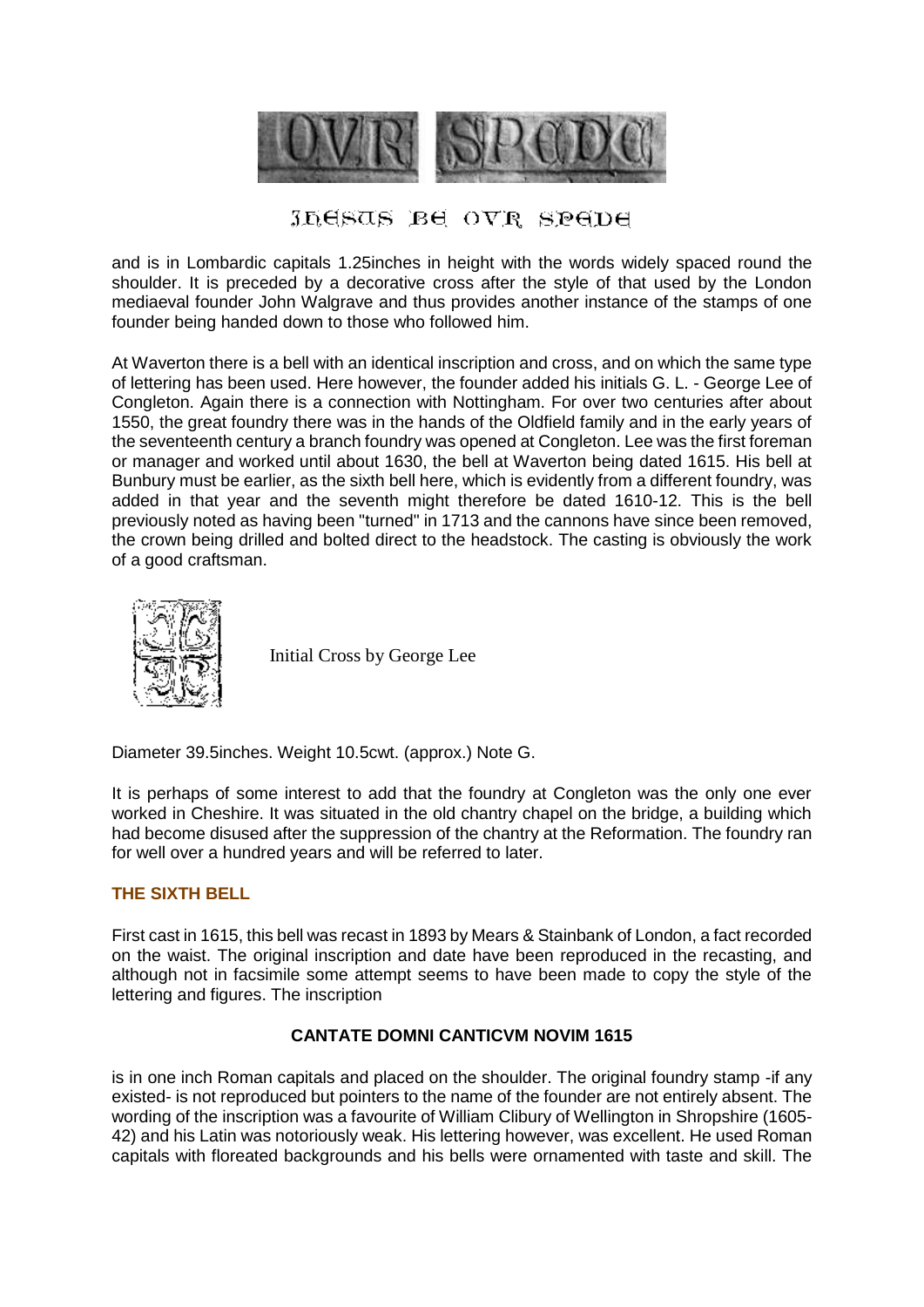lettering in the recasting, although without backgrounds certainly suggests that it was copied from a Clibury original.

Diameter 36.5inches. Weight 8 cwt. 2 qr. 6 lb. Note A.

Clibury had in the same year cast bells for Handley (with the same inscription) and Stoak in Wirral. Investigation of the bells of Cheshire is by no means complete, but a number of his bells have already been located and many exist in Shropshire. He also did considerable business in North Wales, a fact which no doubt led to his opening a branch foundry at Holt, Denbighshire, about 1620.

## **THE FIFTH BELL**

The present bell is a recasting by Thomas Mears in 1817 and no clue remains as to the original founder and date. All that can be said with certainty is that it was made between 1615 and 1655, and that Clibury is a likely founder. The bell is inscribed on the shoulder

## **T MEARS OF LONDON FECIT 1817**

the remainder of the space being filled with simple ornament. Some details relative to the recasting are given in the account book.

Dr. to Thomas Mears, London.

1817 June 5

| Julie J                                                            |          |
|--------------------------------------------------------------------|----------|
| To a new 3rd Bell in a Peal of six wt. 6 cwt. 3 qrs. 2 lb.56 17 00 |          |
| at $18d$ p lb                                                      |          |
| To Clapper fitted to Do                                            | 00 03 06 |
| July 11                                                            |          |
| To Cash pd. Wharfage and Freight of Old Bell                       | 01 12 04 |
|                                                                    | 59 12 10 |

After an allowance had been made for the, metal of the old bell at thirteen pence per pound, the wardens had a balance of £20 15 0 to pay and two more items had to be met.

Paid Freightage and Cartage for the New Bell 02 08 06 Paid for Assistance at taking the Old Bell down and putting the 01 18 06 New one up

The new bell was heavier than the old by thirty-four pounds.

Diameter 33.5inches. Weight 6 cwt. 3 qr. 2 lb. Note B.

Some reason might be given here for the recasting of bells. They were usually recast because of being cracked, a condition often brought about by the pernicious practice of "clocking" resorted to by lazy sextons. To avoid the physical effort necessary to make the bell strike by swinging it, the rope was drawn from the wheel and tied to the clapper so that a slight pull caused the bell to sound. It was unfortunately only too easy to allow the clapper to remain against the soundbow after the blow, and the natural vibrations of the metal were thus interrupted. A crack frequently resulted. There may be some sympathy with a sexton who did not feel particularly energetic at four o'clock in the morning, but it is certainly true that hundreds of bells have been destroyed in this manner, many of, them tenors when being tolled at funerals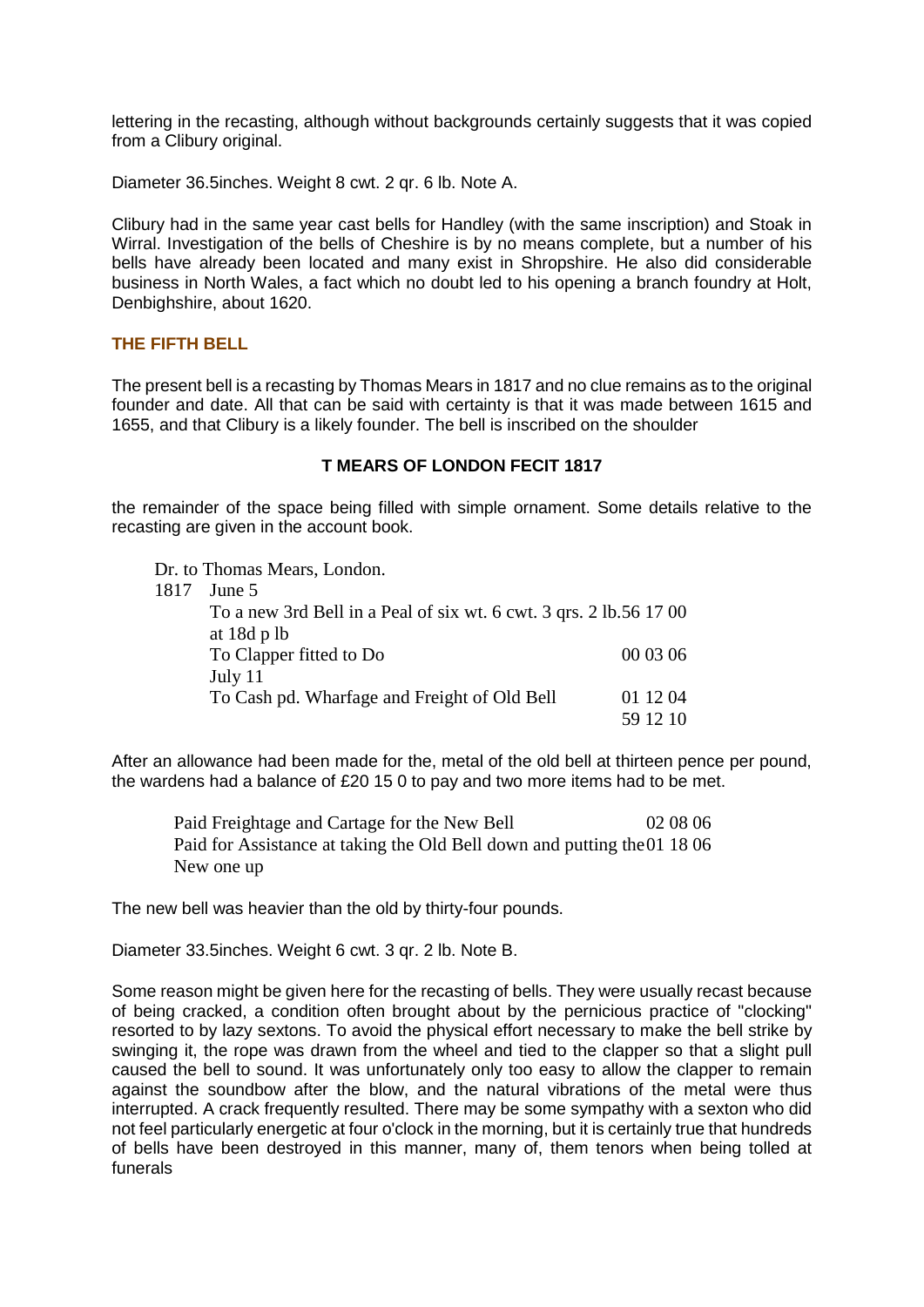## **THE FOURTH BELL**

Twice has this bell been recast and there is no trace of the original founder. Like the fifth it must have been first hung in the tower between 1615 and 1655, and here again Clibury is a likely founder. What is certain is that the three editions of this bell have all been by different makers.

In 1703 the following item appears in the accounts

Pd to Gabrill Smith for mending ye bell wheels 00 01 06

Smith was the last of the Congleton bellfounders, and appears to have taken over the business shortly after 1700 by which time the Oldfields had no interest in it. The above reference is the earliest yet found concerning him and rather suggests that he was then travelling about canvassing for work. It is unusual to find a founder repairing wheels; rather it was a job for the village carpenter. However, Smith must have made some impression at Bunbury, for when the fourth bell later became cracked the wardens sent for him.

1707 Spent att comeing to meet Gabriel Smith abt the Bell 00 01 06

Nothing seems to have come of it immediately, and a second meeting was held before the matter was settled.

| 1708 Spent when wee bargined with Gabrill Smyth for Casting the 00 02 00 |          |
|--------------------------------------------------------------------------|----------|
| bell                                                                     |          |
| Paid for the writings about the bell                                     | 00 03 00 |

The last item refers to the written agreement between them, by which the wardens were to take the bell down and deliver it to the foundry, while Smith was to recast it to the satisfaction of the wardens and return it to the church. The work then proceeded.

| Spent in takeing downe the bell                                           | 00 02 00 |
|---------------------------------------------------------------------------|----------|
| Spent in geting the Bell Loaded                                           | 00 01 02 |
| for leading the bell to Congleton                                         | 00 15 00 |
| for my owne charges & horse                                               | 00 05 00 |
| Spent in geting the bell unloaded $\&$ geting it into the Church 00 01 02 |          |
| Spent of the men that holp up with ye bell and ringers                    | 00 02 00 |

It only remained to test the result. Following the usual custom the wardens, together with a goodly number of the parishioners stood near the church whilst the bells were rung. They listened carefully and critically to the tone of the new bell and made sure that it was 'tuneable' with the others.

| Spent when wee came to prove ye bell |  | 00 01 00 |
|--------------------------------------|--|----------|
|--------------------------------------|--|----------|

The work was apparently considered satisfactory and Smith was duly paid, the wardens meetinghim at Nantwich.

| paid gabrill Smyth for Casting ye bell | 04 15 00 |
|----------------------------------------|----------|
| spent ay Namptwich when wee paid him   | 00 01 06 |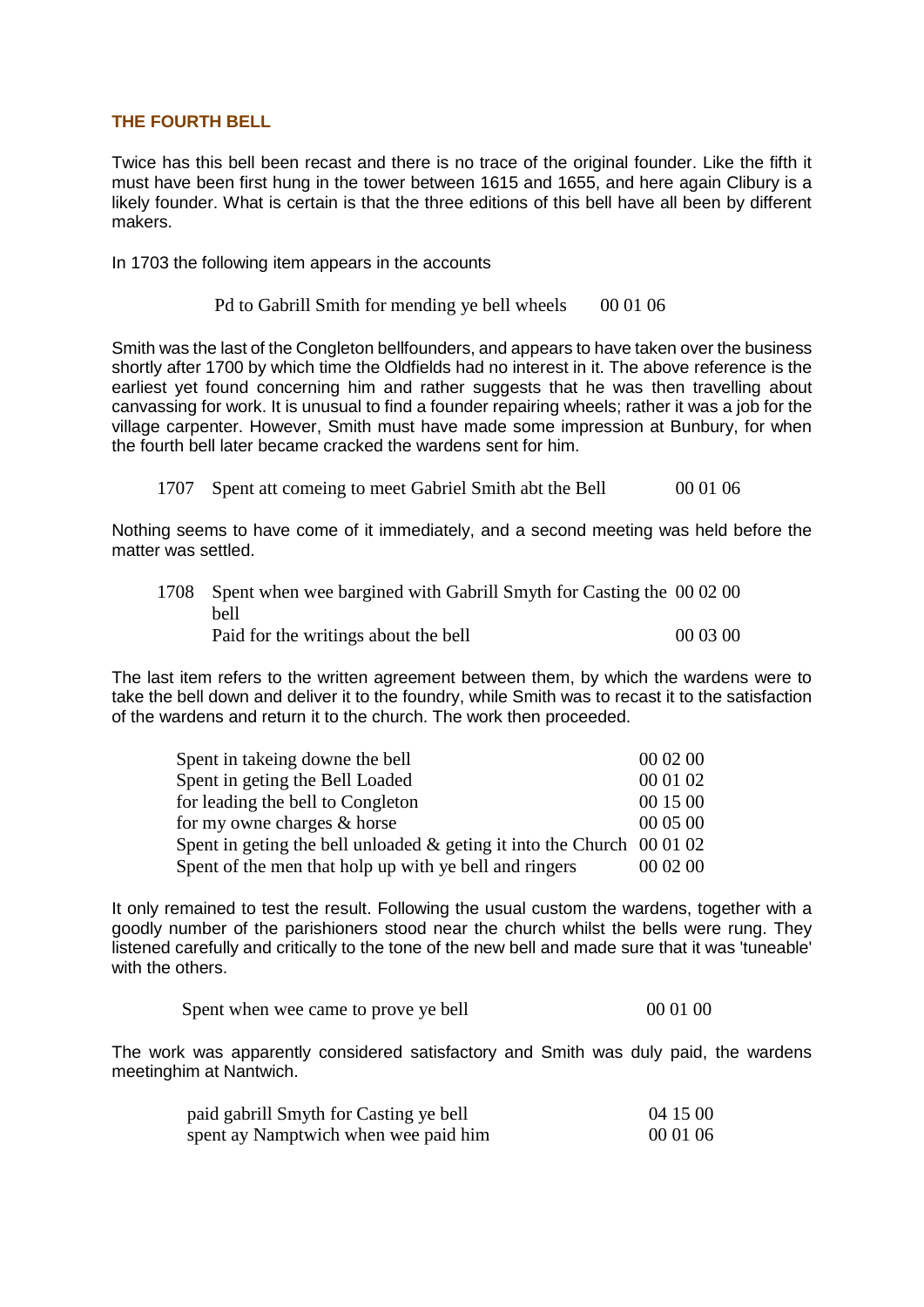Doubling these amounts as before it will be seen that the total cost of the recasting was thirteen pounds, a remarkably low figure. There was always some loss in weight when a bell was broken up and recast and extra metal was also added to allow for tuning, an operation which was carried out by chipping away the metal on the inside with hammer and chisel. This noisy business sometimes occupied several days, to the great discomfort of those living near the church. There is evidence to show that Gabriel Smith was a poor business man and judging by the two bells cast by him which remain at Tattenhall, a poor craftsman as well. He did not last long for the foundry closed down about 1710 and Tattenhall bells were among the last to be cast in the old chapel building at Congleton.

For some reason Smith's bell was again recast in 1758. It may have been cracked or perhaps it had never been as good as its fellows. When first cast it had been the smallest in the ring; the addition of another bell in 1715 made it now the second, in which place its tonal faults may have been more obvious. At any rate its condition was the subject of a parish meeting held in 1757.

## Spent at a Meeting Concerning the Second Bell 00 02 00

The meeting decided to consult Mr. Rudhall who had provided a fine new bell in 1715, and who by this time held complete monoply not only in his own county of Gloucester, but also in Hereford, Worcester, Salop, Cheshire and Lancashire. The name of Rudhall is among the most famous in English bellfounding. Beginning in 1684, several generations of the family ran the business with singular success until 1830, and are reckoned to have cast some 5000 bells. The member of the family here concerned was Abel (1736-1760) and he duly arrived at Bunbury.

| Pd for Meat & Drink for Mr. Rudhall & Horse When he | 000500   |
|-----------------------------------------------------|----------|
| came to take Notes of ye Bells                      |          |
| Spent at the same time                              | 00 03 00 |

He probably rode across country from Eastham in Wirral where he was busy on the installation of a new ring of six at that time. The second item no doubt refers to the usual agreement drawn up between wardens and founder.

The work of recasting was carried out in 1758 and is briefly recorded in the accounts.

| Spent taking down ye old and putting up the new Bell | 00 06 00 |
|------------------------------------------------------|----------|
| Paid Carriage of the Bells to & from Salop           | 02 00 00 |
| Paid Porterage                                       | 00 02 00 |

The Rudhalls excelled in the business of transport by water, using to the full the facilities provided by the Severn. Bells for Cheshire were taken by boat to Shrewsbury and from there transported by road to their destination. As was invariably the case, the wardens were responsible for the delivery of the old bell to Salop and the collection of the new.

Having been hoisted to the tower, the bell would be fitted with headstock and wheel and lowered gently into its brass bearings in the frame. Then came the customary test before the founder'sbill was settled.

| Paid Mr. Rudhall as p Bill | 22 09 00 |
|----------------------------|----------|
| Paid Mr. Bennett           | 10 08 10 |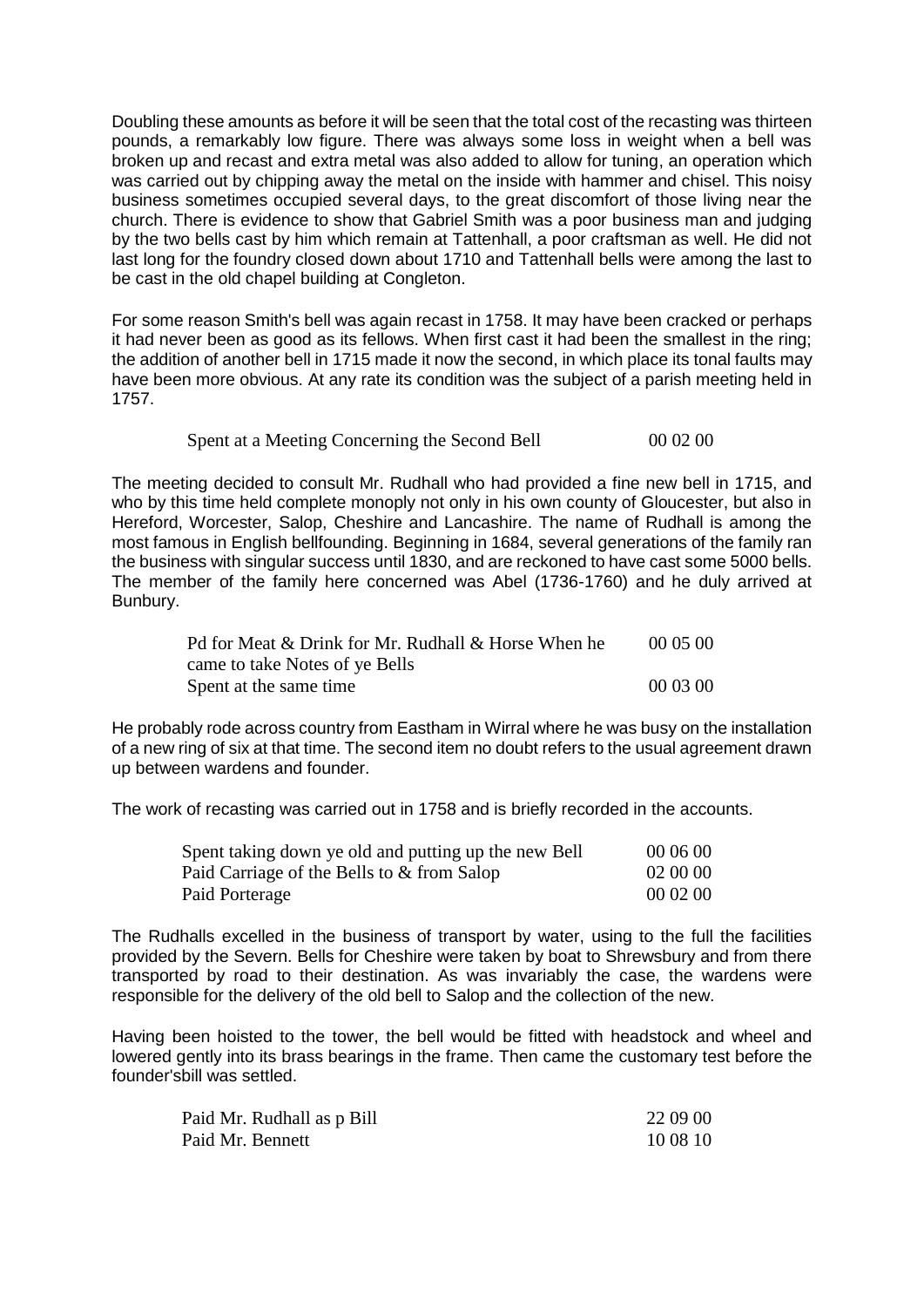Mr. Bennett evidently did the hanging and other incidentals connected with the work, although the amount suggests that other work in connection with the Church was included.

The bell is inscribed with one of the popular couplets associated with the Rudhalls.

# **WHEN YOU ME RING, I'LL SWEETLY SING. A (bell) R 1758.**

It is in 1 inch Roman capitals and a piece of spacing ornament has also been added.

Diameter 32.5inches. Weight 6¼. cwt. (approx) Note C.

NOTE ON BELLS 4 AND 5 There is no direct evidence as to which of these two bells was recast by Gabrial Smith, but the quality of his work was such, that recasting might be desirable in a comparatively short time. The cost of Smith's work also suggests that the bell was a small one.

# **THE THIRD BELL**



Lettering, Foundry Mark, Ornament and Date

By 1715 there was plainly a desire in the parish to improve the ring of bells by the addition of a sixth bell. This is hardly surprising as rings if six were rapidly becoming fashionable, helped by a growing appreciation of the possibilities of the art of change-ringing and also by the forceful business methods by that famous bellfounder of Gloucester, Abraham Rudhall. On May 16th. "at a vestry Meeting at passing the aforesaid Accounts held here this day it is agreed by the parishioners at the sd meeting that a ley of 5d y lb. be granted to the new Churchwardens Mr. Thomas Brescie & Thomas Alcock for the buying a treble Bell"

The Bunbury wardens were frequently in Chester on business matters connected with their office and they had no doubt heard a good deal about the grand new rings of six bells which Rudhall had installed at the churches of St. Peter (1709) and St. John (1710). They wrote to Gloucester and in due course came the reply.

pd for a Letter from Mr. Rudhall 00 00 02

The new bell was ordered and the wardens agreed to collect it in Manchester when ready and convey it to the tower. This proceedure was evidently adopted to save carriage costs, Rudhall having a contract to install bells in that neighbourhood so that the Bunbury bell would merely be added to the load. Six bells cast by him for Middleton St. Leonard bear the date 1714 and are most likely those involved here.

| Spent when I fetched ye Bell from Manchester                | 00 06 00 |
|-------------------------------------------------------------|----------|
| pd for Carrage of the Bell                                  | 00 08 00 |
| Spent for help to unlode the Bell                           | 00 04 00 |
| Spent when we paid Mr. Landers for timber to hange the Bell | 00 01 00 |
| pd for the Clapper Nales Screwes baldring (baldrick) and    | 01 03 09 |
| fitting itt                                                 |          |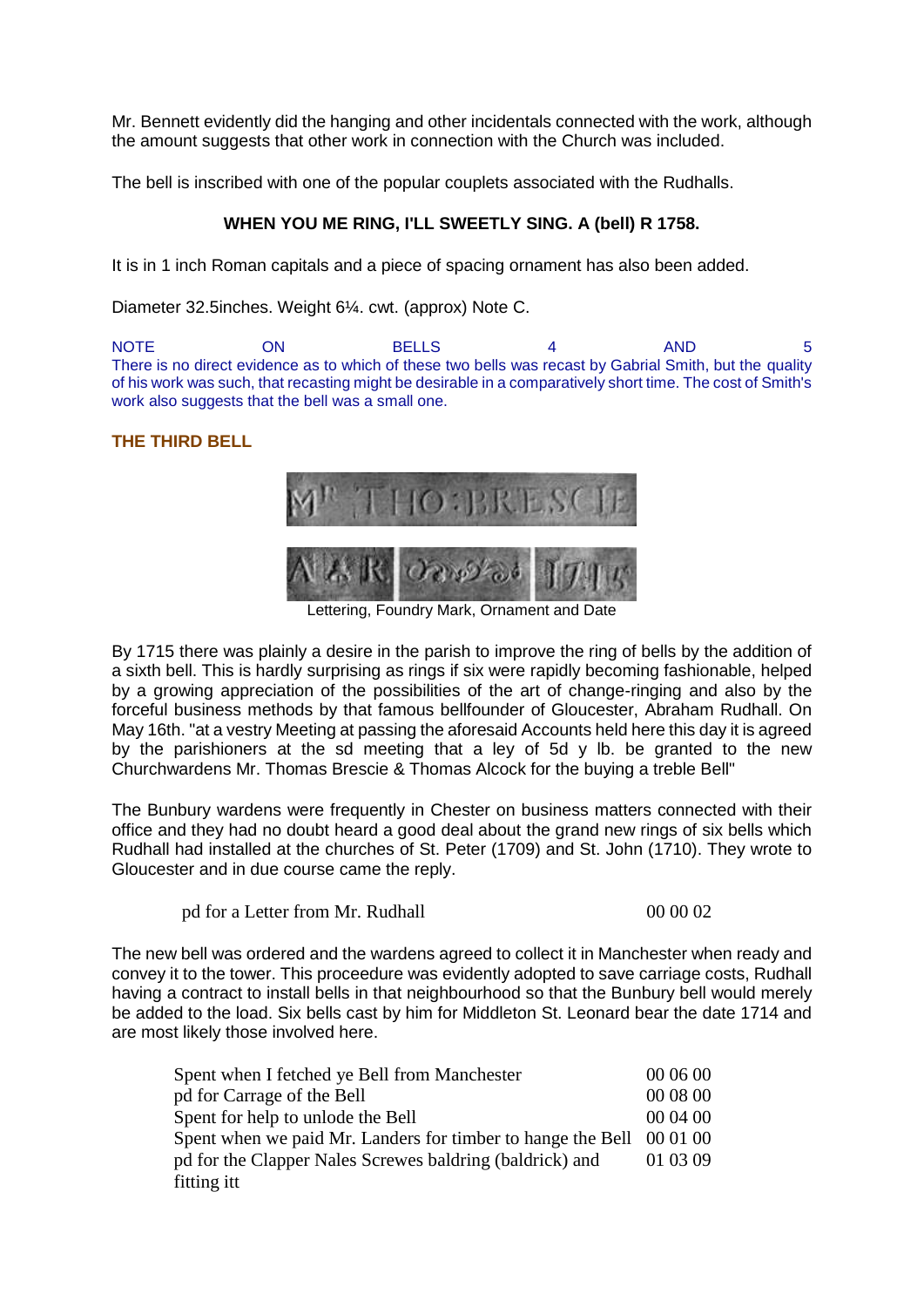| pd Thomas Cheswis for Ironworke for the Dore and Bell | 00 09 05 |
|-------------------------------------------------------|----------|
| pd Mr. Landers for timber for hanging ye Bell         | 00 17 06 |
| ffor hanging the Bell                                 | 02 00 00 |

When the work was completed Mr. Rudhall came to Bunbury to inspect it and to hear the bells rung. It was necessary of course to make sure that the new bell was correctly in tune with 'the others, and no payment was made until all were agreed about it.

| pd Mr. Rudhall for the Bell         | 21 18 03 |
|-------------------------------------|----------|
| Spent when we paid Mr. Rudhall      | 00 01 09 |
| Spent on Mr. Rudhall and ye Ringers | 00 03 00 |

It was evidently a convivial occasion!

The items above must in most cases be doubled so that the bell cost the wardens over fifty pounds. Perhaps they considered it well worth while when they saw their names boldly lettered in the inscription.

## **MR. THO: BRESCIE MR. THO: ALLCOCK CH: WARDENS A (bell) R 1715.**

Diameter 30.5inches. 5.75cwt. (appprox.). Note D.

Before passing on to the remaining two bells which are of the late 19th. century, a pause might well be made to (,lance back at what had happened in the belfry during the 18th. and 19th. centuries. Rudhall had added a new bell in 1715 and recast the then second bell in 1758 while the wardens' accounts give full details of the making of a new frame in 1746. The third bell was recast by Mears in 1817 and after that no work of major importance was carried out in the tower until the end of the century by which time conditions in the belfry were extremely bad. The frame was delapidated and, what was even worse, the great beams which spanned the tower from north to south were much decayed. On these beams rested the whole weight of the bells. All the bearings were much worn and the fourth bell was cracked.

Quite obviously a complete restoration could no longer be delayed and in 1893 the parish embarked on an extensive scheme, the work being carried by Mears & Stainbank. The bells were lowered to the ground and taken to the foundry where the fourth was recast and the tone of the bells much improved by the tuning machine, an instrument which, working on the principle of the lathe pares off metal at points on the inside of the bell. In the tower the old oak frame and supporting beams were removed and all made new together with the floor, and the bells were hung again with new fittings complete.

There was a desire at this time to increase the number of bells to eight but the cost made this project impossible for the moment. Very wisely however, the frame was built to house the extra bells in readiness for the time when they might he installed. The work done cost the parish over £297.

The opportunity to complete the octave came quickly enough. Mr. James Jones of the Oaklands presented the bells to the parish before he left to take up residence in Gloucestershire and they were cast at the Whitechapel foundry in December 1894. Early in the following year they were placed in the tower and a cherished ambition of both parishioners and ringers was realised. The dates of the casting of the largest and the smallest bells are thus separated by nearly 400 years. Details of the new bells are as follows:

#### **THE SECOND BELL.**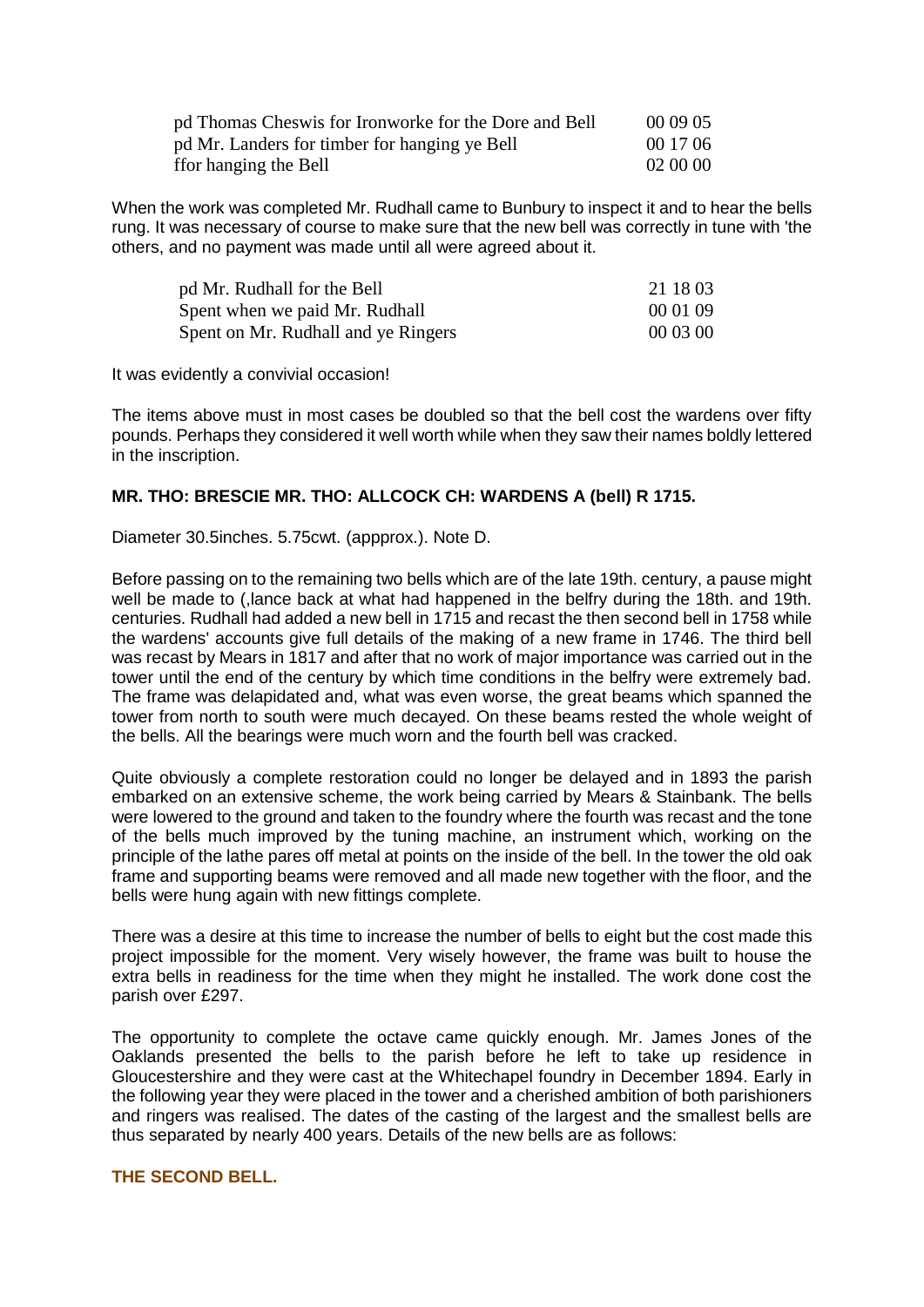## **MEARS & STAINBANK, WHITECHAPEL FOUNDRY, LONDON.** (on the shoulder)

## **THIS BELL IS GIVEN TO THE GLORY OF GOD**

## **TO THE CHURCH AND PARISH OF BUNBURY**

#### **BY JAMES JONES**

## **IN THE 58TH YEAR OF THE REIGN OF QUEEN VICTORIA**

#### **A.D. 1895.** (on the waist)

Diameter 28.5 inches. Weight 5 cwt. 2 qr. 13 lb. Note E.

## **THE TREBLE BELL**

The smallest bell in the ring is always known as the treble. The inscription is the same as that on the second.

Diameter 27 inches. Weight 4 cwt. 3 qr. 20 lb. Note F.

One further improvement has to be recorded. In 1926 the bells were fitted with new gudgeons and rehung in ball bearings in the modern style. Again the work was done by the Whitechapel foundry and the advantage gained by a device which ensures that the gudgeons are always in perfect alignment will be appreciated.

The Whitechapel foundry, with which the bells have been so much associated has been in continuous existence since 1570 when it was established by Robert Mot. The business was at the height of its prosperity between 1810 and 1843 during which time it was in the hands of Thomas Mears the younger whose name appears on the recast fifth bell and who enjoyed a monopoly which extended practically all over England. Today Mears & Stainbank are among tile leading founders in the world.

This brings the history of Bunbury bells to a close. In it a number of bellfounders past and present, have been met with and the records of many long-forgotten churchwardens brought to light. The interest of these past custodians of the bells has been very apparent and the village may well be proud of its bells and especially of the great treasure it possesses in the pre-Reformation tenor.

J. W. Clarke.

(We wish to acknowledge the great help given by H. W. Marks whose photographs illustrate this paper. Editor).

#### **APPENDIX.**

#### **RINGERS AND RINGING CUSTOMS**

Having written at some length on the church bells of Bunbury, it would seem fitting to add something concerning the ringers and the ringing customs which have prevailed through the long years of the history of these bells. Ever since the Reformation the people of this country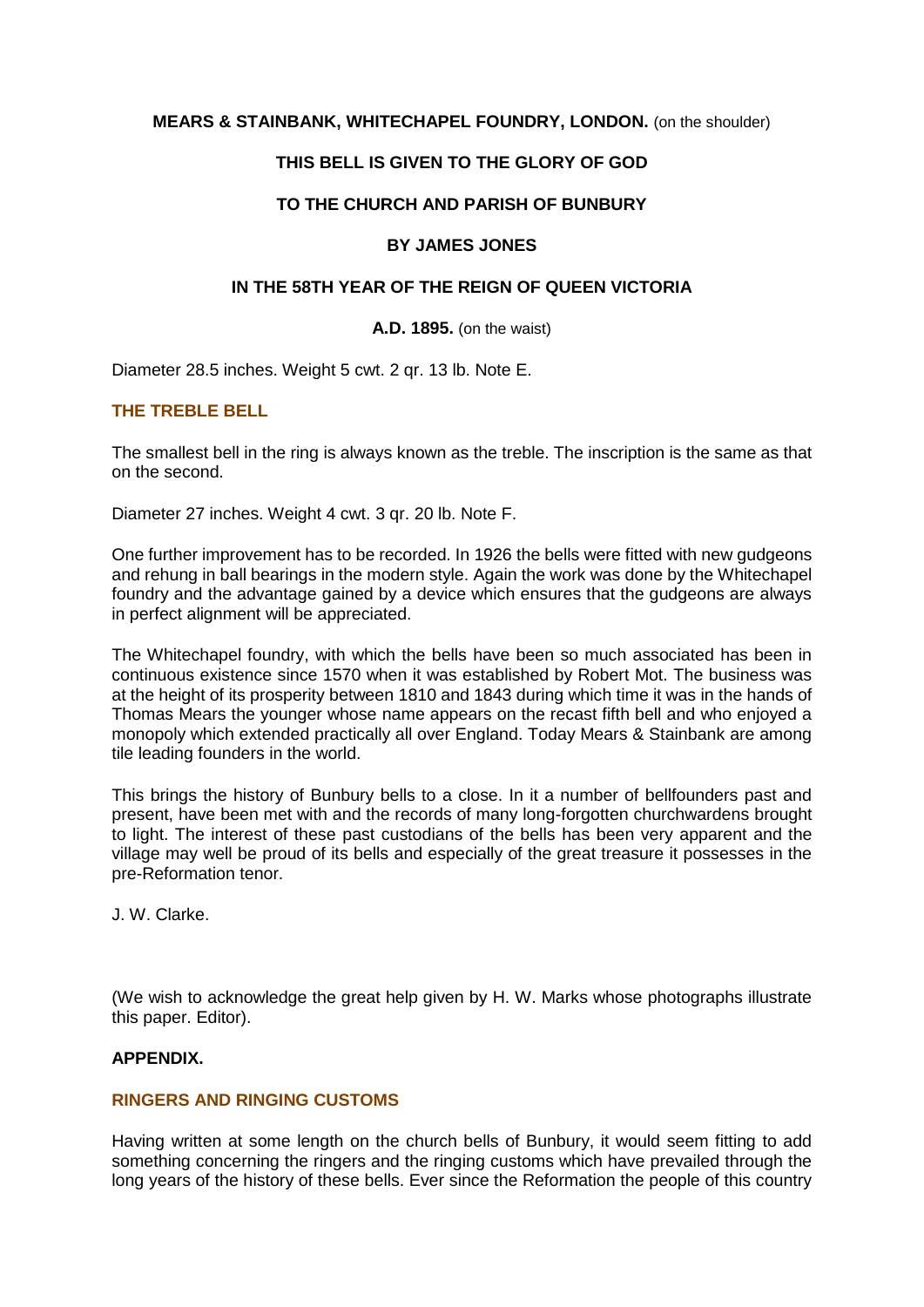seem to have had a peculiar fascination for bells. If tradition is to be believed, the good queen Elizabeth herself took great delight in the sound of bells and gave much encouragement to bellringing, believing it to be a health-giving exercise. Even today longevity among ringers is proverbial.

In pre-Reformation times Bunbury church was for several centuries of Collegiate status and the earliest ringers would therefore be the priests. Their manner of ringing however, must not be compared with that commonly used today, for it was merely the sounding of a bell or bells by means of a rope attached to a hammer or to a lever secured to the headstock. The ropes would hang down to the ground level for easy access and quite obviously no skill was required to ring. There is no definite information as to how many bells the church possessed at this time, but it is almost certain that there were at least three in the tower with probably a small bell hanging in a bell-cote on the eastern gable of the nave. The latter was known as the Sanctus and used during Mass. It is unlikely that any musical relationship existed between these bells: rather, each was used for a specific purpose. The Ave bell sounded early in the morning, the Angelus in the evening, the canonical hours might be marked by ringing, while each church adopted customs in addition which were peculiar to itself.

After the Reformation bells were no longer needed for their original purpose although some customs were retained because of their value in indicating the time of day. Thus at Bunbury the Ave bell-renamed the Day bell-was rung at four each morning. The possibility of using all the bells to give warning of a service was soon realised as also was the desirability of having them in tune with each other. The tenor or great "bell", being the most valuable, was therefore retained while the others were recast to be "tuneable", and it has been shown in the previous pages how the present ring of eight has been gradually built up from this starting point. The driving force behind this development was the birth and growth of the art of change-ringing, an art which also called for new methods of hanging so that the ringer might have control over the swinging bell. Beginning in the early 17th century, change-ringing spread slowly over the country and became firmly established with tremendous mathematical possibilities before it. The ringer was now a craftsman, a specialist who took delight in his mastery over the revolving metal at the rope's end.

At Bunbury one of the first duties which the wardens carried out on assuming office was the election of that band of specialists, the ringers.

Spent when we hired the Ringers 00 02 06

What sort of competition existed is not apparent but financially the appointment was attractive enough. There was a collective salary of thirteen shillings a year with many extra payments for ringing on special occasions which included the royal birthdays, the anniversaries of accessions and coronations, Restoration Day, at Christmas and New Year (probably at midnight), on Easter Monday when a parish feast was held, and on 5 November when the village celebrated on a grand scale.

It is a matter for speculation as to how far the ringers of the late 17th and early 18th century were advanced in the art of change-ringing but it is pretty certain that the desire to extend the scope of the art was the main reason for an extra bell being installed in 1715. With five bells 120 changes are possible; the additional bell raised this number to 720. When the new treble bell was installed the salary of the ringers, now six, was raised to fifteen shillings but payments for special occasions remained much as before.

It is rarely that the names of village ringers of two centuries ago can be recorded, but here at Bunbury a list of the ringers of 1732 has been fortunately preserved. When John Fenna and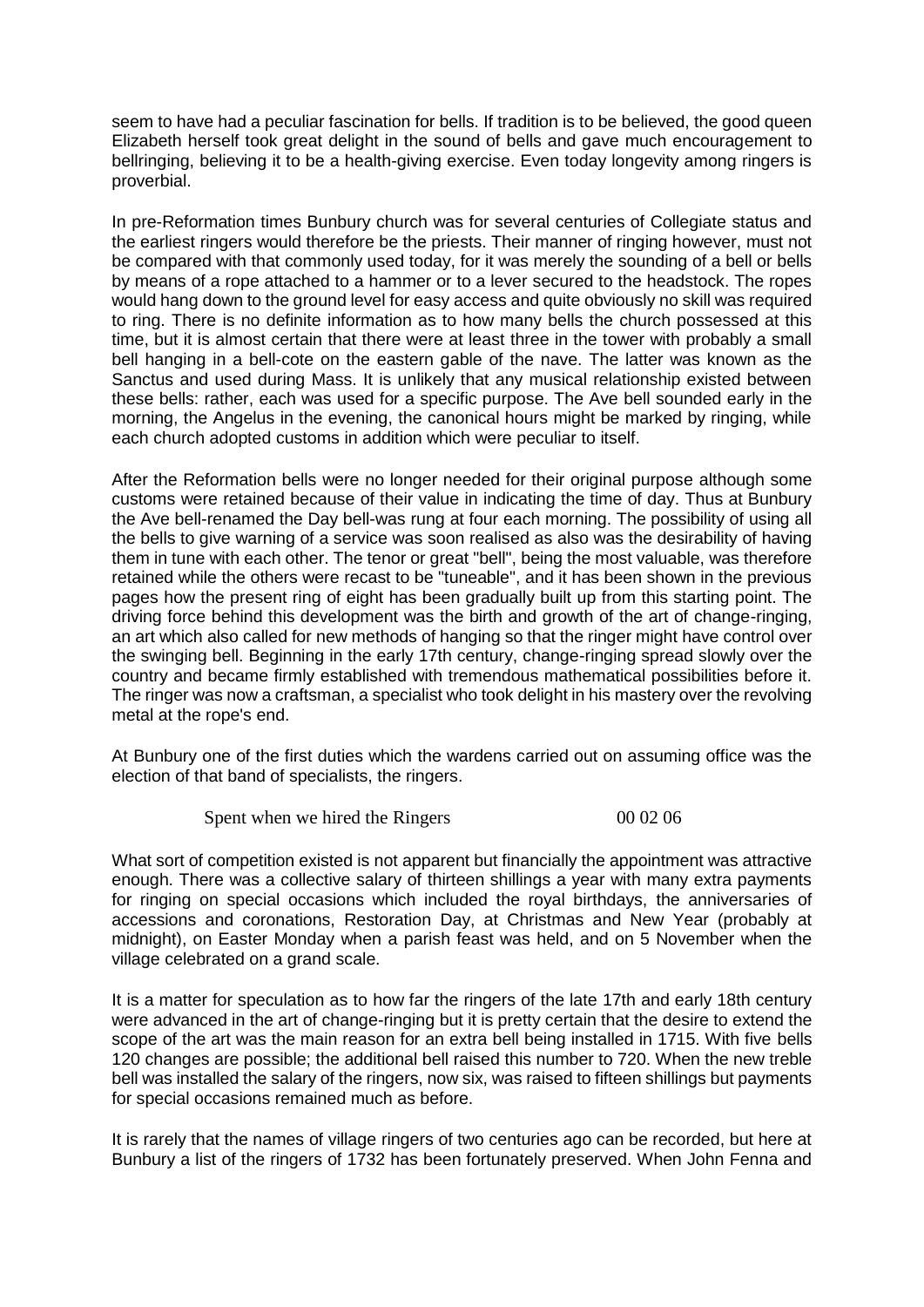James Done, Churchwardens, held the customary meeting to elect this company of men they entered a minute in the account book:

"We . . . have hired the following Ringers for this present year and will allow 'em the usual wages. William Large, Senr., John Large, Robert Burton, William Large, Jun., Ralph Walker & Richard Spencer."

Each man came to the table and signed his name in the book the last named with some difficulty. William Large was a carpenter and his name occurs frequently in the accounts for he did many repairs about the church and in the belfry. In 1746 he made the lych-gates. The others no doubt followed various occupations in the village then very much a self-contained unit. But ringing was not only practised by the ordinary folk. At St. John's, Chester, the ringers were men of high social standing and some of their names are recorded on one of the two bells which they presented to the church in 1733; they include Sir Robert Grosvenor and Sir Charles Bunbury.

No account of the ringers of those days would be complete without something being written about that faithful servant of the church, Richard Permington. He was not a ringer in the same sense as the others but each morning he plodded his way to the tower to ring the day-bell and in the evening he tolled the curfew at eight. He was the sexton and he seems to have held office for the greater part of half a century at a salary of less than two pounds a year. His duties in and about the church were legion, a fact which is clearly apparent from the accounts. He tended the clock and oiled the bells; he saw to it that there were candles in the church and belfry, bringing them from the shop of Mr. McTurk the chandler; he kept the churchyard clean and tidy and clipped the trees; he acted as labourer for tradesmen working about the church and occasionally did "a bit of business" not specified for the wardens. On Sundays he was a very important figure during the service. As the long sermon proceeded and the sand in the hour glass trickled slowly down he walked the church with measured tread peeping into pews and, with a tap from his staff awakened those who wilted into sleep. He kept a sharp lookout for dogs and whipped them from the building.

1731 pd Richd penington for whiping Dogs and cobing those that sleep 00 05 00

The simple extract calls up so completely the atmosphere of Sunday in the mid-eighteenth century.

A glimpse of ringing at Bunbury in the late 19th century comes from Mr. Windsor who was a ringer long before the two smaller bells were added in 1895.; The day-bell by this time had gone but curfew still rang solemnly at eight and another custom of considerable interest was the ringing of the treble bell at one o'clock on Sundays. The bell was probably associated with Sunday dinner in those days, but its original use was probably that of a "Sermon bell" being sounded to announce that a service with sermon would take place later in the afternoon. Many parishes observed such a custom at this time. On Christmas Eve the ringers did the rounds of the village with handbells and lantern in traditional style, ringing changes and seasonable tunes to the delight of all who listened. Reaching the church shortly before midnight they waited for the clock to strike and then rang the bells to herald Christmas Day, often remaining in the ringing chamber for the rest of the night in readiness for more ringing before the first service at six o'clock. On New Year's Eve there was ringing at eight and ten o'clock to speed the departing year, while at midnight a merry welcome sounded from the tower in greeting to the New Year. One further custom needs to be mentioned. The practice of tolling and ringing on the death of a parishioner was carried out at almost every church during the last century, frequently with much complication. Here it was the custom to toll the tenor bell for an hour each day between the time of death and the funeral, a rather morbid usage which has no doubt been lost without regret. Mr. Windsor recalled vividly the muffled ringing which took